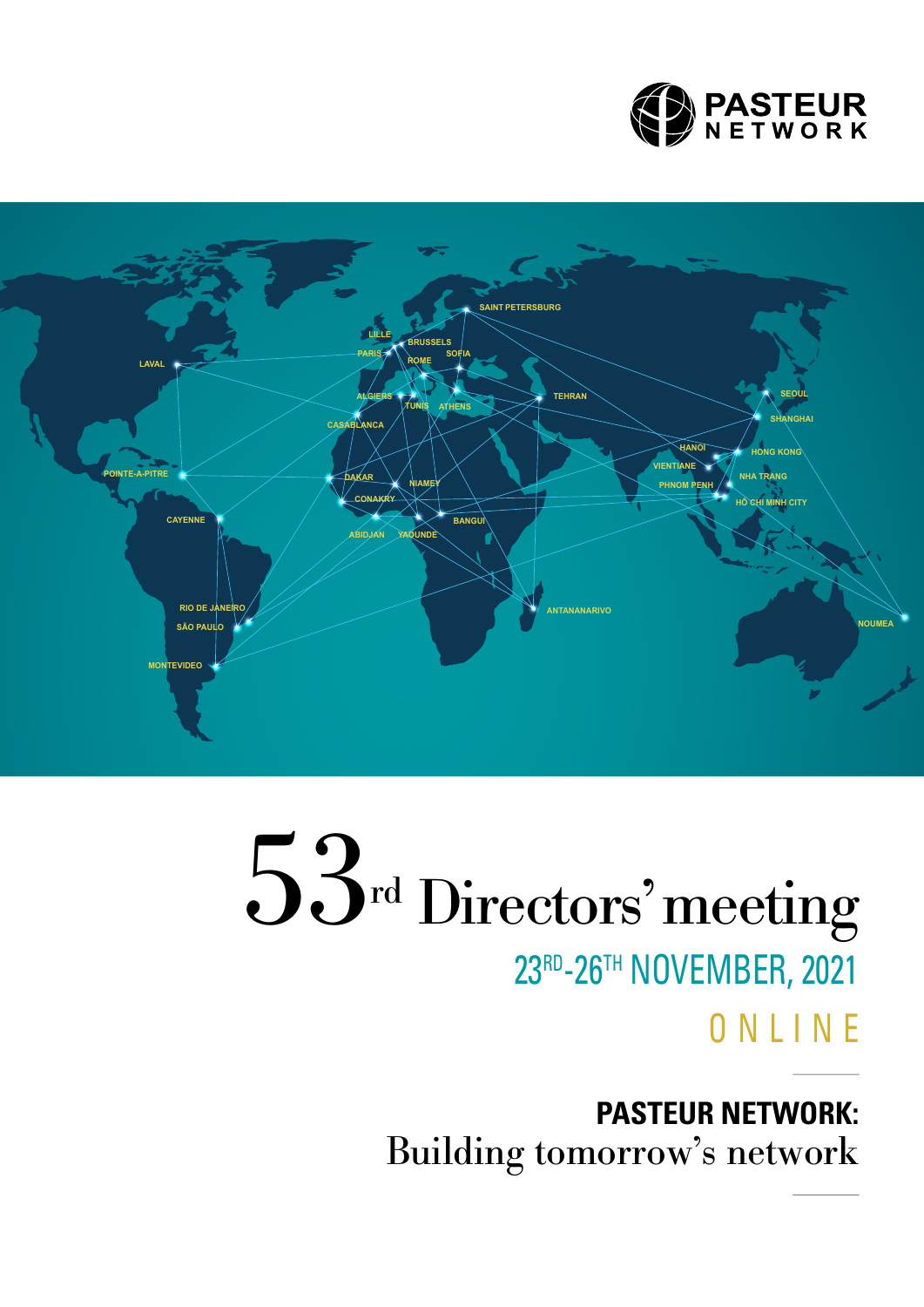## PASTEUR **NETWORK** United for global health

Pasteur Network is a worldwide network of 33 members, united by common Pasteurian values, which include humanitarianism, universalism, rigor, transfer and free access to knowledge.

This unique model of cooperation in health brings together, beyond the independent public or private structures that constitute the network, a human and scientific community mobilised on both local and international health priorities in a logic of solidarity.

Pasteur Network members share the missions of biomedical research, public health training, innovation and technology transfer.

Present in 25 countries worldwide, within numerous endemic areas, the Pasteur Network has demonstrated time and time again its role as a major player for the benefit of global health through the One Health approach, actively contributing to improving human health.

**[PASTEUR-NETWORK.ORG](http://pasteur-network.org)**



## Missions and assets of the network

A scientific and humanistic community to serve public health wordwide in fighting mainly infectious diseases

**Biomedical Research Public Health Training and career development Innovation and technology transfer**







An access to the global diversity over large territories and ecosystems

> **Hosts and vectors Pathogens Environments Research & Development Populations**

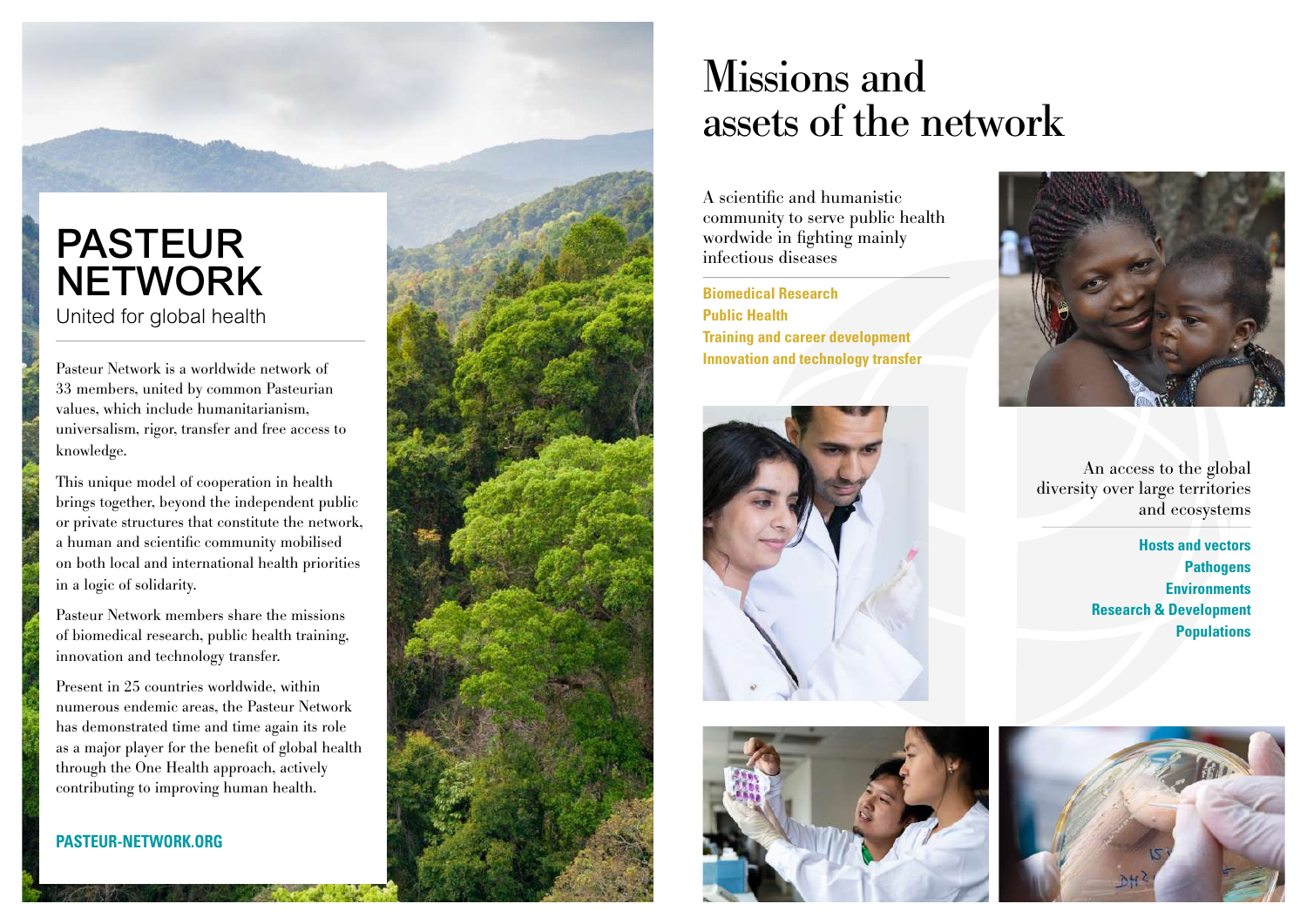## **DAY 1**

Tuesday, November  $23^{rd} > 10:30$  am  $- 2:00$  pm (GMT+1)

#### **10:30 – 11:00 am** OPENING SESSION

Françoise Barré Sinoussi, *Honorary President of the Pasteur Network* Stewart Cole, *President of the Institut Pasteur and President of the Pasteur Network Foundation*

Amadou Alpha Sall, *General Administrator of the Institut Pasteur de Dakar and President of the Pasteur Network.*

#### PASTEUR NETWORK HORIZON 2030: BUILDING TOMORROW'S NETWORK

#### **> > > Objective/summary < < <**

Building tomorrow's network by letting young voices speak to define the future paths of the Pasteur Network. This session aims to identify new ways for the development of the network. Identify needed means and tasks to enhance the network spirit.

*Moderators:* Philippe Dussart, *Institut Pasteur de Madagascar, Madagascar* Youngmee Jee, *Institut Pasteur Korea, Korea* 

*Facilitators:* Serena Battaglia, Vincent Richard, *Institut Pasteur (Paris), France*

| 11:00 - 11:20 am | The situation and experience of the COVID-19 crisis as an example of |
|------------------|----------------------------------------------------------------------|
|                  | the strengths and weaknesses of the Pasteur Network                  |
|                  | Sarah Eyangoh, Pasteur Center in Cameroon, Cameroon                  |

| 11:20 am $-$ 12:10 pm | Testimonies within the 4 regions<br>Intervention of 8 young scientists on the following topics:<br>• Epidemiology: Rila Ratovoson, Institut Pasteur de Madagascar, Madagascar<br>• Immunology: Milena Leseva, Stephan Angeloff Institute of Microbiology,<br>Bulgaria<br>• Virology/respiratory viruses: Meehyun Ko, Institut Pasteur Korea, Korea<br>• Virology: Nguyen Cong Khan, NIHE, Vietnam<br>• Entomology: Khamsing Vongphayloth, Institut Pasteur du Laos,<br>Lao People's Democratic Republic<br>· Bacteriology: An Van de Bossche, Sciensano, Belgium<br>• Technology transfer/Innovation: Oussama Ben Fadhel, Institut Pasteur<br>de Tunis. Tunisia<br>• Human and social sciences: Mamane Abdou Oumarou, CERMES, Niger |
|-----------------------|-------------------------------------------------------------------------------------------------------------------------------------------------------------------------------------------------------------------------------------------------------------------------------------------------------------------------------------------------------------------------------------------------------------------------------------------------------------------------------------------------------------------------------------------------------------------------------------------------------------------------------------------------------------------------------------------------------------------------------------|
| $12:10 - 12:30$ pm    | <b>Break</b>                                                                                                                                                                                                                                                                                                                                                                                                                                                                                                                                                                                                                                                                                                                        |
| 12:30 - 12:45 pm      | Results of the survey conducted among a panel of Pasteur Network<br>researchers                                                                                                                                                                                                                                                                                                                                                                                                                                                                                                                                                                                                                                                     |
| $12:45 - 1:45$ pm     | <b>Discussion (moderators)</b>                                                                                                                                                                                                                                                                                                                                                                                                                                                                                                                                                                                                                                                                                                      |
| $1:45 - 2:00$ pm      | <b>WRAP UP AND CONCLUSIONS (MODERATORS)</b>                                                                                                                                                                                                                                                                                                                                                                                                                                                                                                                                                                                                                                                                                         |

## **DAY 2**

Wednesday, November  $24<sup>th</sup> > 11:00$  am  $- 2:15$  pm

**11 am – 12:15 pm** PASTEUR NETWORK GENERAL MEETING AND EXTRAORDINARY GENERAL MEETING (MEMBERS ONLY)

#### WHICH COLLABORATIVE TOOLS IN THE PASTEUR NETWORK AND HOW TO ORGANIZE THEM?

#### **> > > Objective/summary < < <**

How to use the existing tools in a more optimal way and identify missing/new more adapted tools to implement. Numerous collaborative tools are available for scientific interaction within the Pasteur Network. This session aims to explore how they can be better articulated, organized and implemented in order to better respond to the challenges of the new Pasteur Network. If needed, axes of change should be highlighted and new tools should be discussed.

> *Moderators:* Christophe Peyrefitte, *Institut Pasteur de la Guyane, France* Maryam Diarra, *Institut Pasteur de Dakar*

*Facilitators:* Serena Battaglia, Alice Henry-Tessier, Kathleen Victoir *Institut Pasteur (Paris), France*

| 12:30 - 12:40 pm  | Introduction: live survey about tools for collaboration                                                                                                                                                            |
|-------------------|--------------------------------------------------------------------------------------------------------------------------------------------------------------------------------------------------------------------|
| 12:40 – 12:50 pm  | ACIP a tool of the 21 <sup>st</sup> century? Some remarks<br>Mathilde Gendrin, Institut Pasteur de la Guyane, France                                                                                               |
| $12:50 - 1:00$ pm | The different career tools of the Pasteur Network: opportunities and<br>challenges<br>Maria Eugenia Francia, Institut Pasteur de Montevideo (G4), Uruguay                                                          |
| $1:00 - 1:15$ pm  | <b>Discussion (moderators)</b>                                                                                                                                                                                     |
| 1:15 – 1:25 pm    | Scientific projects creating a regional dynamic<br>(The ECOMORE project – Institut Pasteur du Cambodge)                                                                                                            |
| 1:25 – 1:35 pm    | Common use of plateforms, a tool to develop?<br>Spencer Shorte, Institut Pasteur Korea, Korea<br>Please consult before the session:<br>https://bloxberg.org/wp-content/uploads/2020/02/bloxberg_whitepaper_1.1.pdf |
| 1:35 – 1:45 pm    | From G4-5 and PIU towards cluster hiring<br>Benoit Deprez, Institut Pasteur de Lille, France                                                                                                                       |
| $1:45 - 2:00$ pm  | Discussion (moderators)                                                                                                                                                                                            |
| $2:00 - 2:15$ pm  | <b>WRAP UP AND CONCLUSIONS (MODERATORS)</b>                                                                                                                                                                        |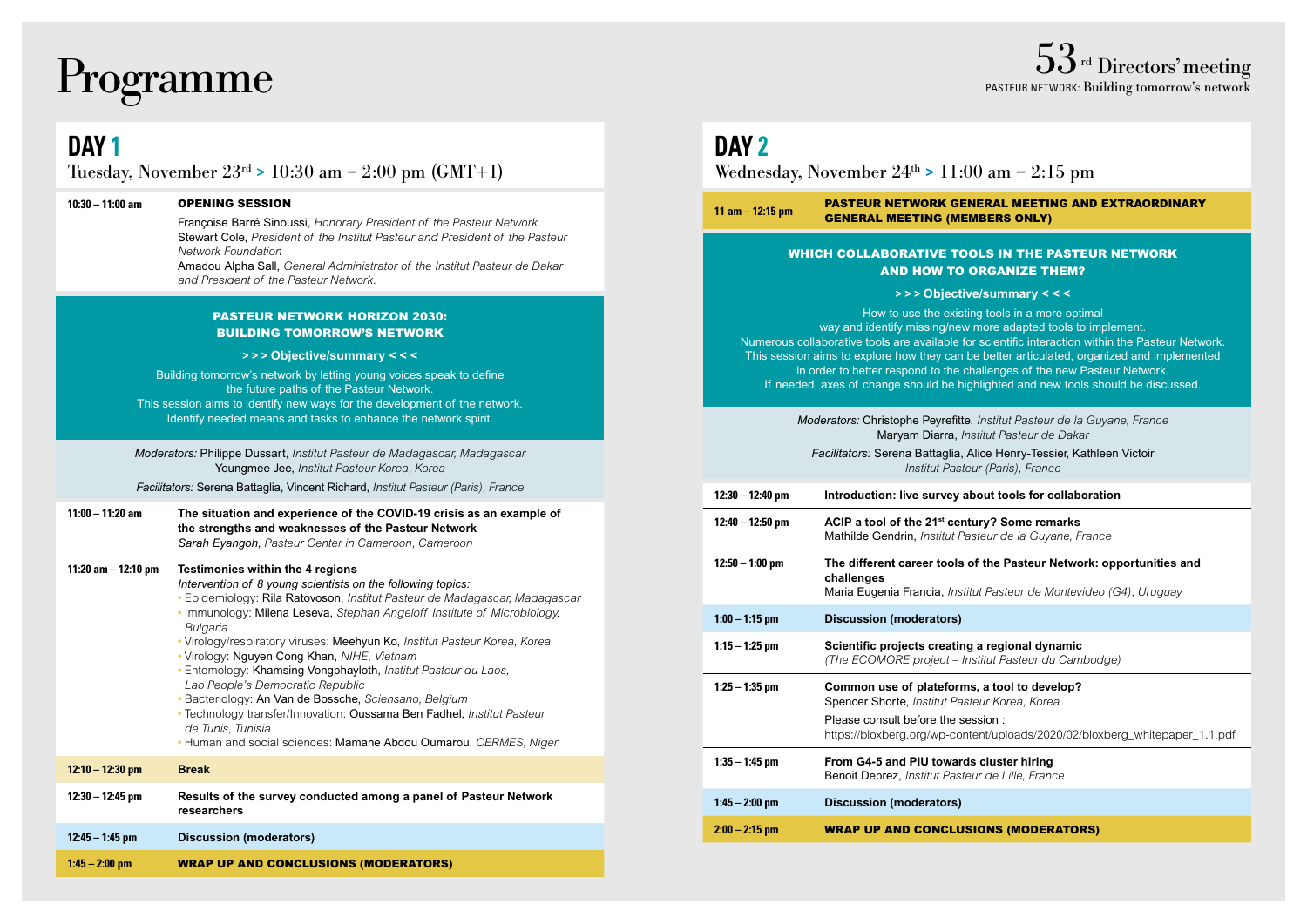# ${\rm Programme} \begin{array}{c} 53\text{\tiny{rd Directors' meeting}} \ 53\text{\tiny{nd Directors' meeting}} \ \text{\tiny{PASTEUR NETWORK: Building tomorrow's network}} \end{array}$

**DAY 3**

Thursday, November  $25^{th} > 11:00$  am  $- 2:00$  pm

#### SCIENTIFIC DAY

#### **> > > Objective/summary < < <**

This session will present some actions carried out during 2021, that fall within the scientific priorities of the Pasteur Network, and are likely to consolidate its internal connectivity and international visibility.

> *Moderator:* Leo Poon, *Hong Kong University-Pasteur Research Pole, China* Penka Petrova, *Stephan Angeloff Institute of Microbiology, Bulgaria Facilitators:* Koussay Dellagi, Paola Pino Unti, *Pasteur Network*

| $11:00 - 11:20$ am | Review of one year COS-Pasteur Network activities                                              |
|--------------------|------------------------------------------------------------------------------------------------|
|                    | Anna-Bella Failloux, Chairwomen of the COS-Pasteur Network<br>Institut Pasteur (Paris), France |

- **11:20 11:40 am Organizing a network on ticks and tick-borne diseases** Youmna M'Ghirbi, *Institut Pasteur de Tunis, Tunisia*
- **11:40 12:00 am Antimicrobial resistance (AMR): The SARA project** Sylvain Brisse, *Institut Pasteur (Paris), France*

| 12:00 – 12:15 pm | Animal reservoirs and emergence<br>Khamsing Vongphayloth, Institut Pasteur du Laos, Lao People's Democratic<br>Republic |
|------------------|-------------------------------------------------------------------------------------------------------------------------|
|                  |                                                                                                                         |

#### **12:15 – 12:25 pm Break 12:25 – 12:45 pm How the Pasteur Network can contribute to the objective: "Zero human deaths from dog-mediated rabies by 2030?"** Cécile Troupin, *Institut Pasteur du Cambodge, Cambodia*

#### **12:45 – 1:05 pm An Integrated strategy of action for the Pasteur Network: a renewed perspective** Amadou Sall, *Institut Pasteur de Dakar, Senegal* **1:05 – 1:35 pm General Discussion: how to best organize the scientific partnership**

**within Pasteur Network** Anna-Bella Failloux *and* Benoit Deprez *(COS-Pasteur Network) Institut Pasteur and Institut Pasteur de Lille, France*

| 1:35 – 2:00 pm | <b>TALENT AWARDS CEREMONY AND CLOTURE</b> |
|----------------|-------------------------------------------|
|                | OF THE PASTEUR NETWORK DIRECTORS' MEETING |

## **DAY 4**

Friday, November  $26^{th} > 11$  am  $- 2$  pm



PASTEUR NETWORK: Building tomorrow's network